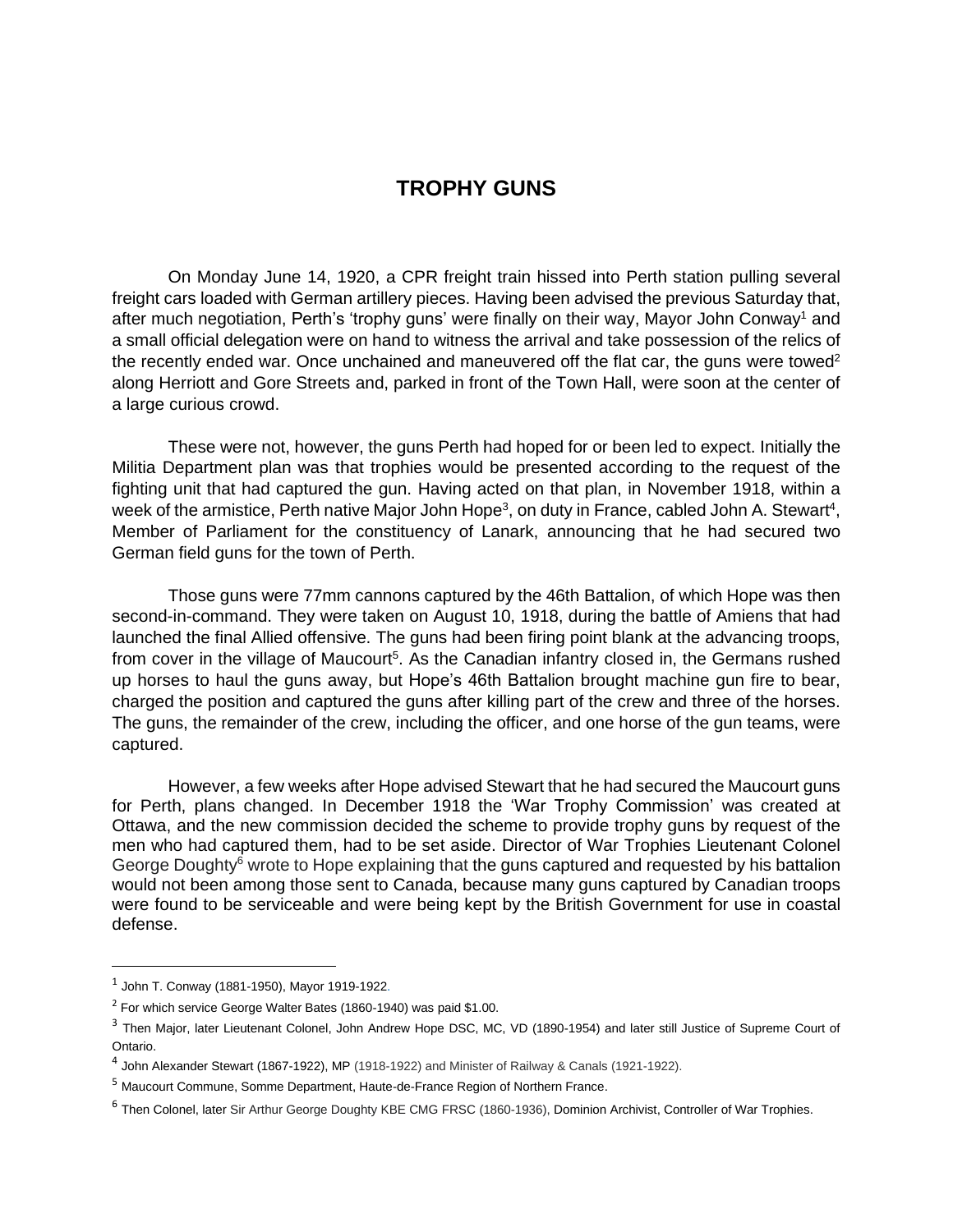Moreover, when Hope undertook to negotiate replacements for the Maucourt guns, he was initially told that rather than two, only one gun could be allotted to Perth. Hope persevered however and when Mayor John Conway received the June cable from Colonel Doughty he learned that, after all, Perth was to receive two guns. The Perth *Courier* commented that,

*Perth is to be congratulated upon having been successful in obtaining two such valuable trophies. It might be noted that on the car which brought the guns to Perth there was one gun for the town of Woodstock and one for the town of Chatham.*<sup>7</sup>

A total of 316 guns of all sizes, captured by Canadian troops, were shipped to Canada by the British Government as war trophies.<sup>8</sup> First choice went to the National War Museum at Ottawa and to each of the nine provincial capitals. Those requisitions accounted for 100 pieces, leaving 216 to be divided among the provinces in proportion to the enlistments from each province in the Canadian Expeditionary Force (CEF). Ontario had furnished 41% of total enlistment, so received 41% of the 216, or 88 guns.



*Captured guns in a French railyard awaiting shipment to Canada* **(Photo courtesy of LAC)**

<sup>7</sup> Perth *Courier*, June 18, 1920. Carleton Place, Smiths Falls and Lanark Village each received a single 77 mm Field Gun. The Smiths Falls gun having been captured at the same time as the Perth guns, in September 1918 on the Arras-Cambrai Road. Franktown received two machine guns.

 $^8$  In total 536 artillery pieces, 304 trench mortars, 3,500 light and heavy machine-guns, and 44 aircraft were sent to Canada for various purposes.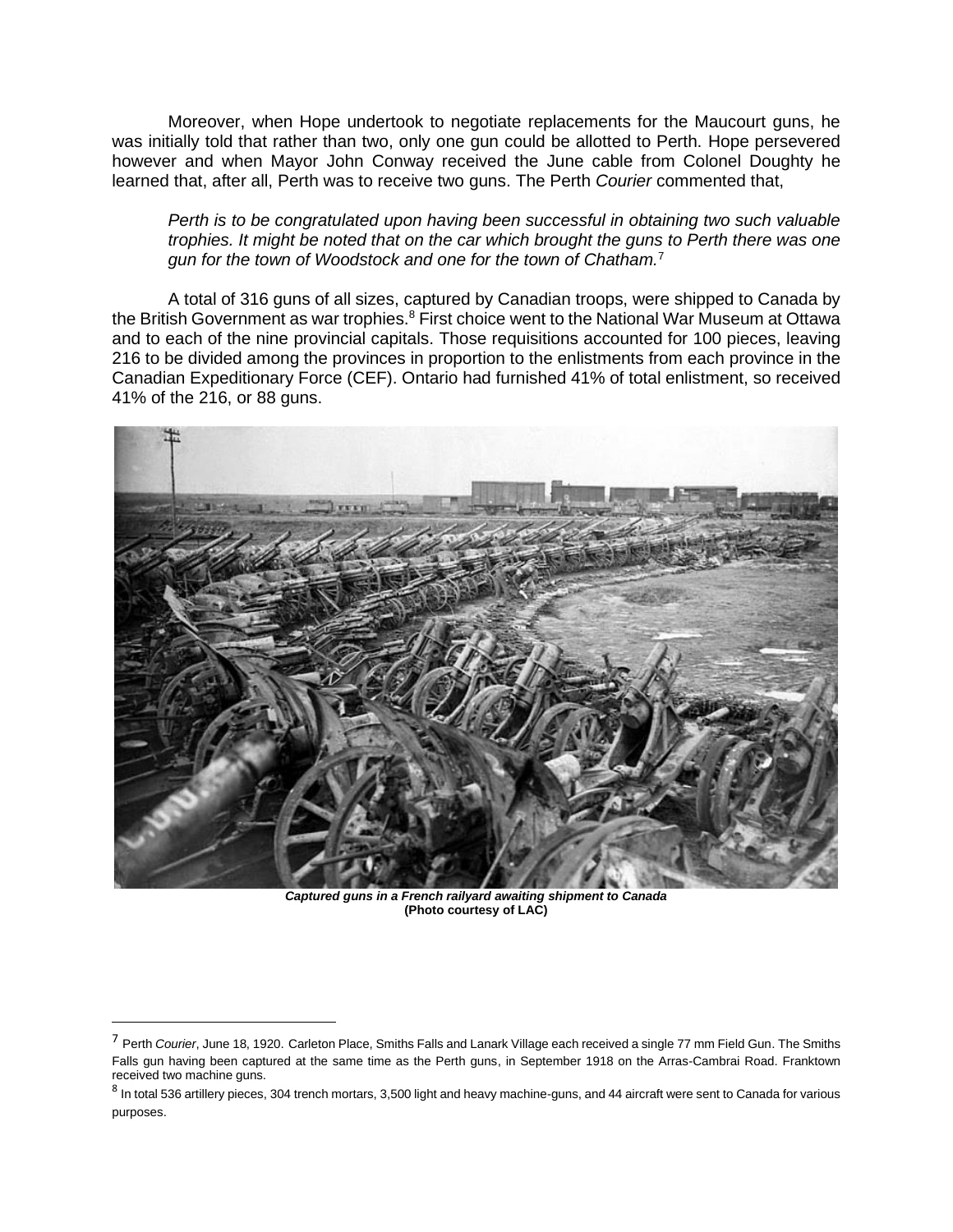The trophy guns allocated to Perth were a 77mm Field Gun (Feldkanone)<sup>9</sup>, model 1896, and a 105mm Light Field Howitzer (Leichte Feldhaubitze)<sup>10</sup>, model 1916. Both had been captured by the 3rd Battalion in which a number of Perth men were serving at the time. The guns were seized during the battle of Arras in September 1918, on the Arras-Cambrai Road, northwest of Raillencourt<sup>11</sup>, when Canadian troops penetrated the Drocourt-Quéant Line.

The 77 mm field gun had been manufactured in Germany in 1914, the first year of the war. It was complete, with the exception of its breach block, sights and range finder, parts that were usually carried off or destroyed by the crew when the enemy forced them to abandon their gun. In the absence of a breach block an artillery piece is essentially useless and cannot be brought into immediate action by its captors.

The larger 105 mm howitzer had been manufactured in Germany in 1918, the final year of the war. The men of the 3rd Battalion had apparently overrun the gun so quickly that its breach block was still in place, although the crew got away with the sights and range finder. The 105 mm German howitzer was commonly known among Allied ranks as the 'whizz-bang', a name derived from the fact that its shells travelled faster than the speed of sound so that soldiers heard the 'whizz' of a travelling shell before the 'bang' of the gun itself. Those on the receiving end had virtually no warning of incoming rounds.



**(Photo courtesy of Imperial War Museum)** 

*77mm Field Gun 105mm Howitzer*

As it happened, Lieutenant General Sir Arthur Currie, GCMG, KCB, who had commanded the Canadian Corps in France, was already scheduled to unveil a memorial tablet at Knox Presbyterian Church on the Sunday following arrival of the guns. Arrangements were made for him to remain in town overnight and, at noon on Monday, June 21st, Currie formally presented the Trophy Guns to the Town of Perth.

The guns spent that summer on display in front of Town Hall while Town Council debated whether they might be permanently installed at a site on the Tay Canal bank, or at the Court House, or at some other location. Unable to reach consensus, it was decided in October to store them in the fairgrounds grandstand for the winter.

<sup>9</sup> Serial # 5096.

 $10$  Serial # 8335.

<sup>11</sup> Raillencourt-Sainte-Olle, Nord department, France.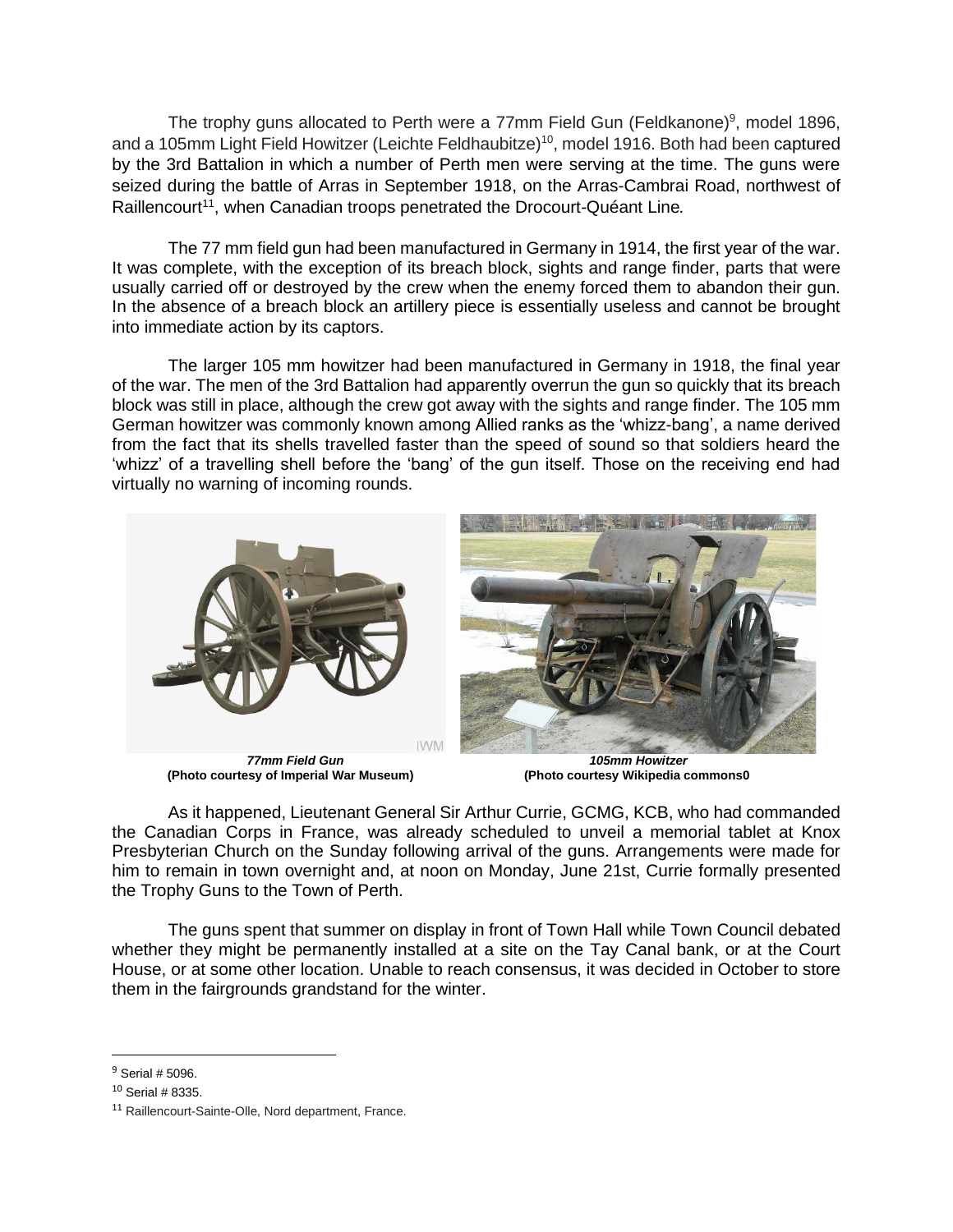In the meantime, after long public debate, the citizens of Perth decided they would not follow tradition in honoring the more than 70 area men who had been lost to four years of blood and mud in Europe. There would be no plinth bearing a polished slab of marble or granite, nor would they mount the trophy guns on a dais of cut-stone and brass. Instead, the people of Perth and district chose to create a living memorial in the form of the community's first hospital, a memorial that acknowledged the lives lost, as well as those altered forever by wounds, and all who served their King, Country and Empire.

The driving force behind the plan for a memorial hospital in place of another marble cairn or statue was John A. Hope, the same man who had led the campaign to secure the trophy guns. He headed the committee<sup>12</sup> that rallied public support, led the necessary fund-raising drive and became the first president of the hospital board.

The German guns seem to have remained in storage at the fairgrounds for more than two years until the Perth & District Great War Memorial Hospital (GWMH) opened in 1923.<sup>13</sup> In June that year the Perth *Courier* reported that,

*The two captured German cannon presented to the town at the end of the war have been placed in the grounds of the Great War Memorial Hospital, some distance in front of the porch. They are emblematic of the initiation of the hospital scheme, and are a fitting feature of the grounds …*<sup>14</sup>



*Postcard image of the Great War Memorial Hospital c1930 showing the WW1 Trophy Guns facing Drummond Street* **(Courtesy of David Bromley's Perth Remembered / Doug Bell)**

<sup>&</sup>lt;sup>12</sup> The other committee members were Hugh Anthony O'Donnell (1893-1958), Edwin H. Wilson (1877-1955), Henry M. Shaw (1865-1931) and Edgerton R. Stedman (1872-1946).

<sup>&</sup>lt;sup>13</sup> The hospital at 33 Drummond Street West, occupied the former Victoria Hall, home of Judge John Glass Malloch (1806-1873). It opened to patients in 1923 but was not formerly dedicated as a tribute to the men and women who served in WW1 until Armistice Day, November 11, 1924.

<sup>14</sup> Perth *Courier*, June 1, 1923.